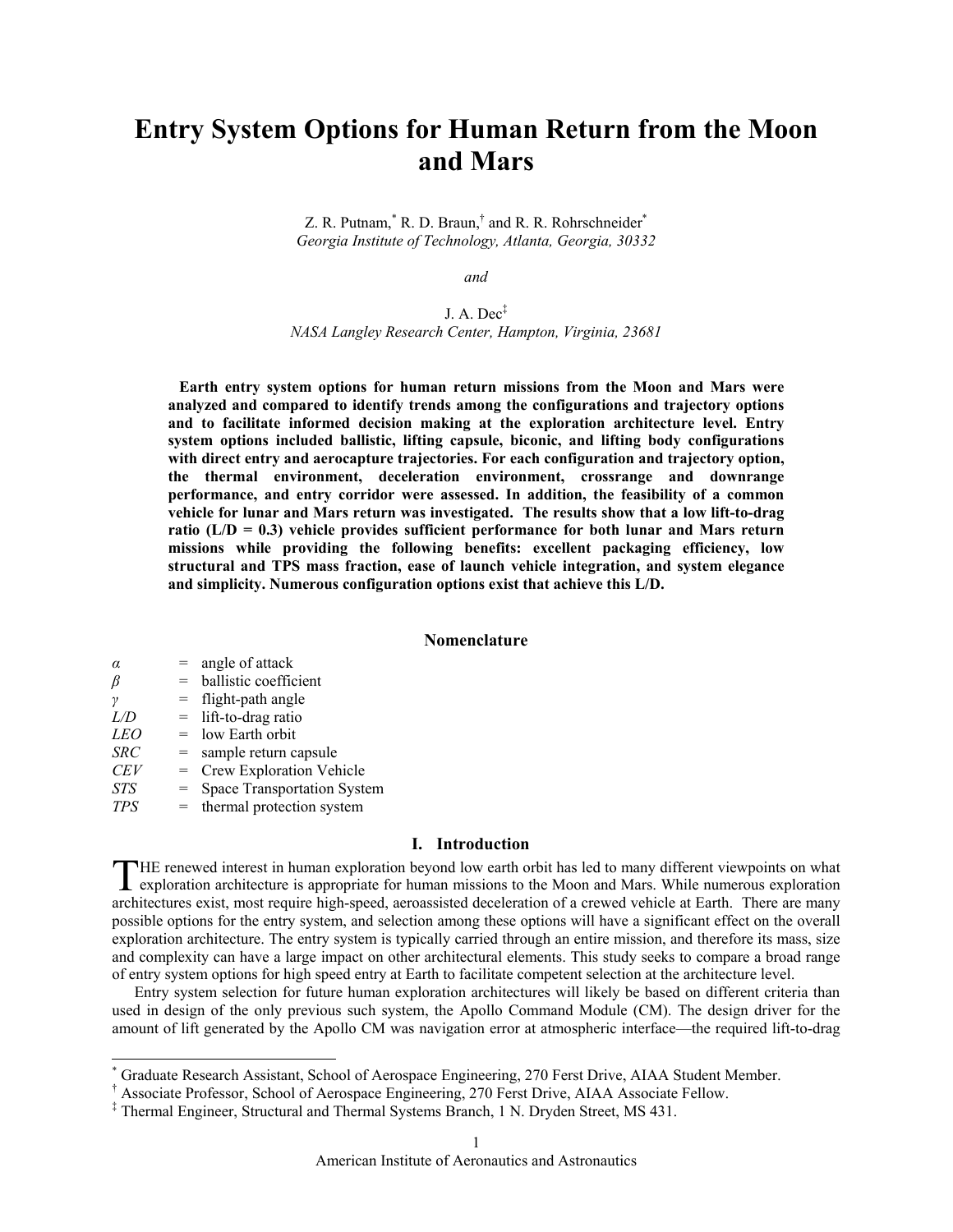ratio required was  $0.25<sup>1</sup>$ . Today, significant improvements in Earth approach navigation significantly reduce the requirements for lift. In addition, the Apollo CM guidance was designed to allow a maximum deceleration of 12g's during nominal entry<sup>2</sup>. Typical Apollo missions reached peak decelerations over 6.5g's during entry<sup>3</sup>. With a longterm focus on human exploration of Mars, Lunar mission durations will be significantly longer than the Apollo program to prepare for multi-year missions to Mars. These missions will subject astronauts to micro and low gravity for long periods of time and may require more stringent limits on deceleration during Earth entry than used in the Apollo program to ensure the safety of physiologically deconditioned astronauts.

Aerocapture guidance was a flight option for the Apollo program, which required a lift-to-drag ratio of 0.25, although it was never used<sup>1</sup>. Previous work on the aerocapture Mars return mission by Braun, Powell and Lyne advocates a minimum lift-to-drag requirement of 0.5<sup>4</sup>. However, it was assumed that a large corridor  $(0.5^{\circ}$ -0.7°) was necessary for Mars return. Future corridor width requirements will be less stringent, allowing for lower lift-todrag ratio vehicles to be used. In addition, the use of a single vehicle for both lunar and Mars return is an attractive option and this study seeks to investigate its feasibility by examining the increase in required lift-to-drag ratio necessary over lunar return requirements to support Mars return missions.

## **II. Approach**

This study analyzed two types of aeroassist trajectories: direct entry and aerocapture. Direct entry uses a planetary atmosphere to decelerate the vehicle and land on the planet's surface (Figure 1a). Direct entry may occur from inbound hyperbolic trajectories or from orbit. Aerocapture uses a planetary atmosphere to decelerate a vehicle on an inbound hyperbolic trajectory. However, during aerocapture, the vehicle exits the atmosphere with the correct orbital energy to enter orbit around the planet (Figure 1b).



**Figure 1. Aeroassist trajectories: (a) direct entry and (b) aerocapture.** 

A nominal Direct entry begins at atmospheric interface at 122 km (400000 ft) altitude with a given inertial velocity and flight path angle (Figure 2a). Atmospheric effects, including lift and drag, are negligible at this altitude. As the vehicle descends through the atmosphere, dynamic pressure increases quickly, causing hypersonic aerodynamics to dominate the vehicle dynamics. Aerodynamic forces decelerate the vehicle, and the vehicle quickly passes through peak heating and peak deceleration (Figure 2b, c). The magnitudes of the g-loading and heat rate can be mitigated through judicious use of lift generated by the vehicle. The constant altitude flight segment in Figure 2a is an example of this. When the vehicle decelerates to Mach 2, drogue chutes are released to ensure stability in the supersonic regime. Main chutes are deployed at approximately 1 km altitude after the vehicle bas become subsonic (Figure 2b). The main chutes reduce the vehicle's velocity to approximately 8 m/s. This is consistent with the Apollo program, whose splashdown velocity was approximately  $31$  ft/s (9.44 m/s). <sup>5</sup> This study does not model the terminal descent or touchdown phase of direct entry.

A nominal aerocapture trajectory also begins at atmospheric interface at 122 km altitude. The vehicle enters the atmosphere and begins to decelerate as aerodynamic forces act on the vehicle (Figure 3a). The vehicle then uses lift control to dissipate the correct amount of energy and exit the atmosphere in a given orbit. At peak deceleration, the vehicle uses lift control to fly a constant altitude segment in the atmosphere (Figure 3b). At the proper time, the vehicle switches to a full lift-up orientation to exit the atmosphere with the proper orbital energy (Figure 3a).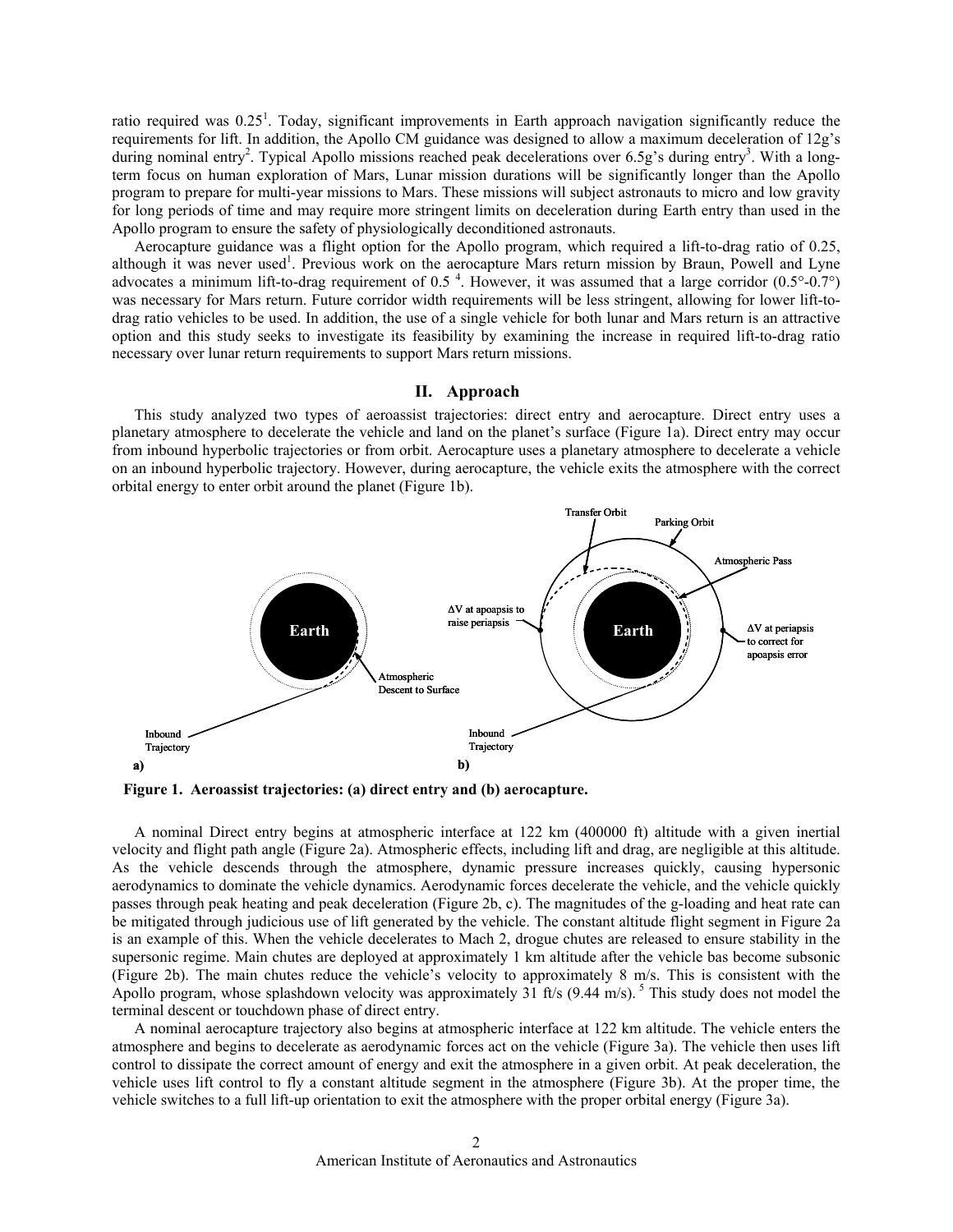A variety of techniques can be used to mitigate the high heating rates and g-loads experienced during direct entry and, to a lesser extent, during aerocapture. This study focused exclusively on lift control through bank angle modulation. Changes in bank angle are achieved propulsively through a reaction control system.



**Figure 2.** Nominal direct entry trajectory,  $L/D = 0.3$ ,  $\beta = 365$  kg/m<sup>2</sup>,  $\gamma = -5.61^{\circ}$ : (a) altitude versus **velocity, (b) sensed deceleration versus time, (c) heat rate versus time and (d) integrated heat load versus time.**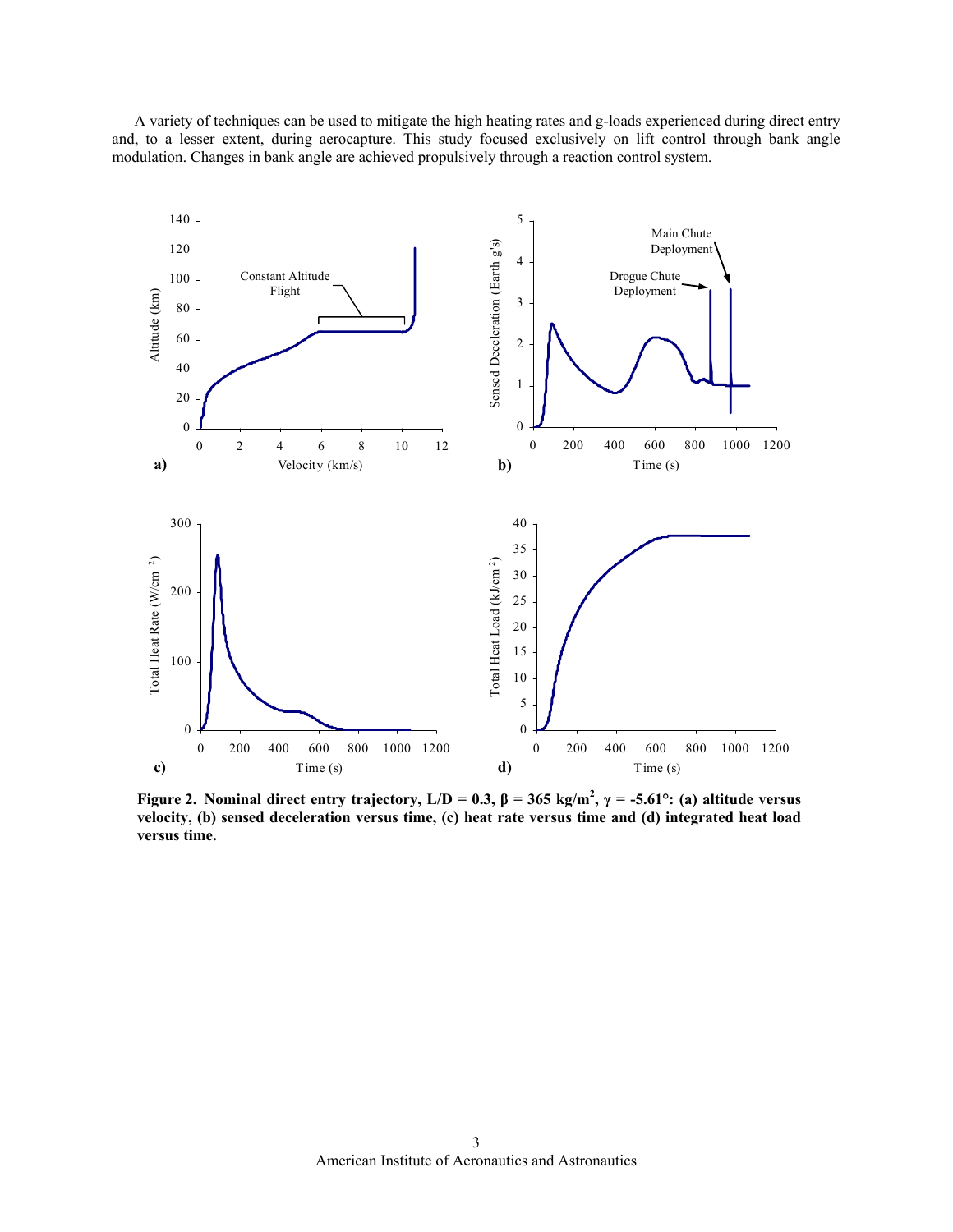

**Figure 3.** Nominal aerocapture trajectory,  $L/D = 0.3$ ,  $\beta = 365$  kg/m<sup>2</sup>,  $\gamma = -5.60^{\circ}$ : (a) altitude versus velocity, **(b) sensed deceleration versus time, (c) heat rate versus time and (d) integrated heat load versus time.** 

# **A. Entry Corridor Definition**

For a given inertial velocity at atmospheric interface, there are many possible trajectories that satisfy a given set of constraints. For direct entry, the trajectory is constrained to remain in the atmosphere until the vehicle reaches the surface. For aerocapture, the trajectory is constrained to meet a given energy at atmospheric exit. Variation within these constraints may be achieved by re-orienting the lift vector of the vehicle through bank angle modulation. For direct entry, if the initial flight path angle is too shallow, the vehicle will skip out of the atmosphere. The shallowest possible flight path angle for which the vehicle can reach the surface defines the upper boundary of the aerodynamic corridor. The steepest possible flight path angle for which the vehicle will achieve direct entry is 90°. This represents the lower boundary of the aerodynamic corridor. For aerocapture, if the initial flight path angle is too shallow, not enough energy will be dissipated during the atmospheric pass. If the flight path angle is too steep, too much energy will be dissipated. The shallowest and steepest possible flight path angles for which the correct amount of energy is dissipated are the upper and lower aerodynamic corridor boundaries, respectively. The locus of all possible trajectories defined by the upper and lower boundaries for direct entry and aerocapture is known as the aerodynamic entry corridor.

In addition to the previously mentioned constraints, additional requirements may be imposed on entry trajectories that define a flyable or operational corridor. Such constraints may include limits on the peak heat rate,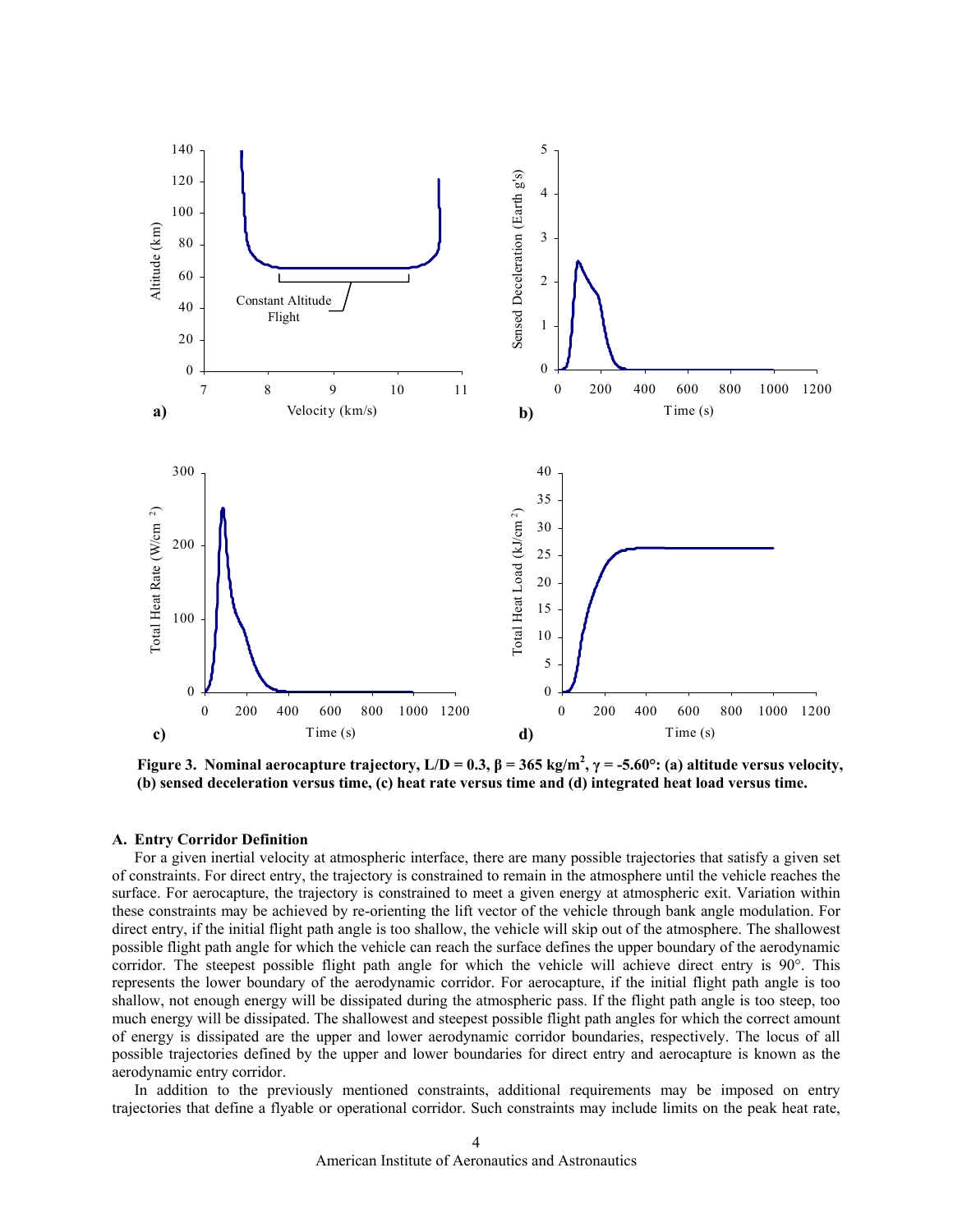total integrated heat load, or on the peak deceleration. Peak heat rate and peak deceleration typically limit the lower, or steep corridor boundary, while limits on the integrated heat load will limit the upper or shallow boundary. For this study, a peak deceleration limit of 5 Earth g's was imposed.

Sample corridors are shown in Figure 5 and Figure 4 for direct entry and aerocapture. For direct entry, the upper corridor boundary is achieved with a lift-down orientation, followed by constant altitude flight to reduce peak deceleration. The lower aerodynamic corridor boundary is achieved with a lift-up orientation and a 90° flight path angle. The lower flyable corridor boundary is achieved with a lift-up orientation and constant deceleration flight to limit peak deceleration. For aerocapture, the upper corridor boundary is achieved with a lift-down orientation throughout the trajectory. The lower boundary of the corridor is achieved with a lift-up orientation. The flyable corridor is further limited by a peak deceleration limit. The boundary of the flyable corridor is achieved with a liftup orientation followed by bank angle modulation to achieve the required exit energy.



**Figure 5.** Sample direct entry corridor trajectories,  $L/D = 0.3$ ,  $β = 365$  kg/m<sup>2</sup>: (a) altitude versus relative **velocity and (b) sensed deceleration versus time.** 



**Figure 4. Sample aerocapture corridor trajectories, L/D = 0.3, β = 365 kg/m<sup>2</sup> : (a) altitude versus relative velocity and (b) sensed deceleration versus time.** 

#### **B. Trajectory Requirements**

To facilitate a comparative analysis, deceleration and corridor width requirements were imposed on all trajectories simulated in this study. It should be noted that no requirements were imposed on vehicle angular rates.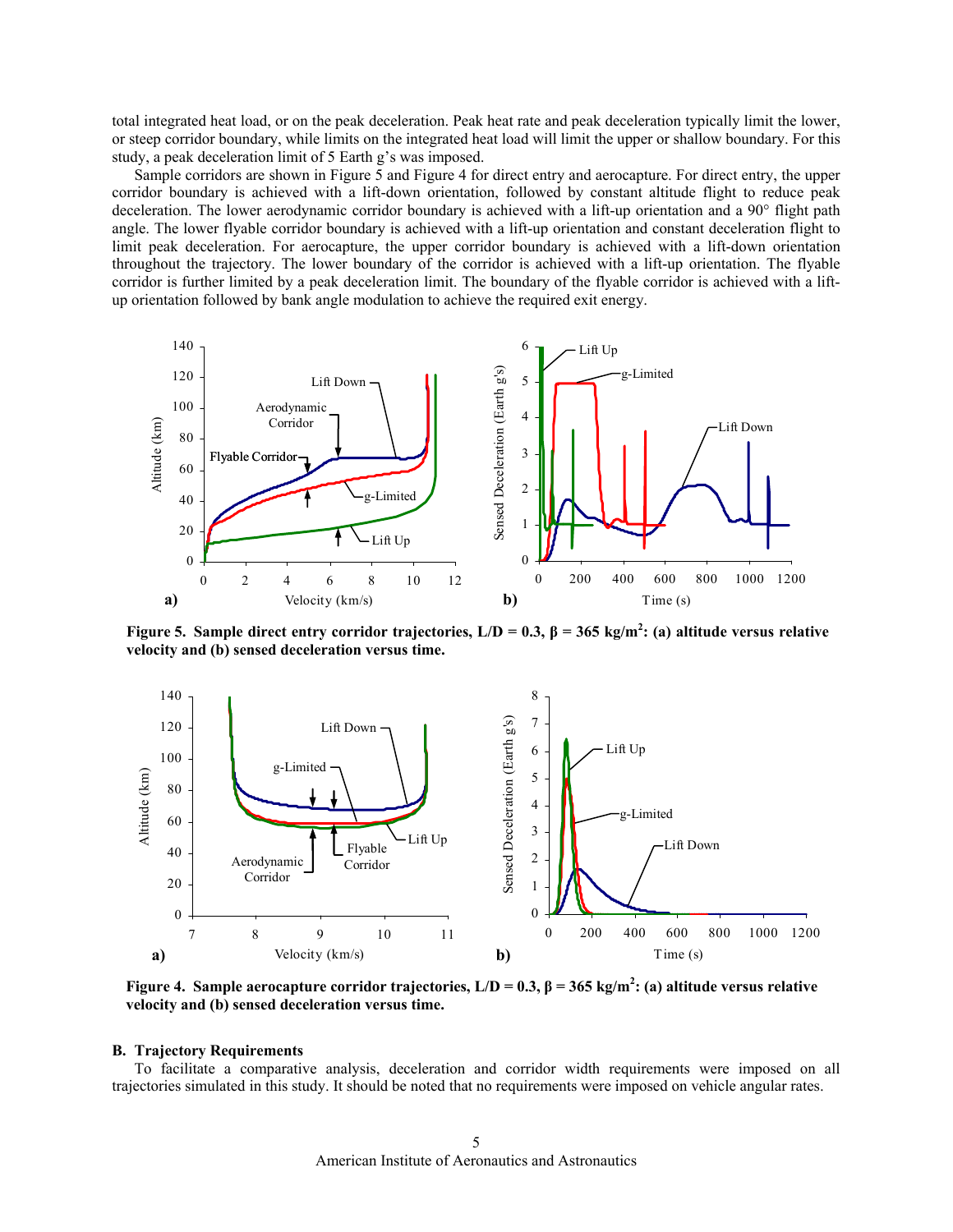## *1. Peak Deceleration Limit*

While NASA has not specified deceleration requirements for a crewed entry vehicle, it is desirable to limit the peak deceleration for the human crew. Reducing the peak deceleration becomes more important for crews that have been in a low gravity or microgravity environment for an extended period of time, such as on return from extended duration lunar missions or Mars missions. This study adopted a maximum peak deceleration limit of five Earth g's, or 45.05 m/s<sup>2</sup>. This value is consistent with current literature on human missions to the Moon and Mars as well as with Soviet experience with the Soyuz entry vehicle returning crews from extended duration missions on Mir<sup>6</sup>. No limit was placed on the duration of peak deceleration.

# *2. Entry Corridor Width*

The flyable entry corridor was defined to be the difference in inertial flight path angle between the shallowest possible entry, at the skip-out boundary, and the steepest possible entry, limited by peak deceleration requirements. For the purposes of this study, the minimum entry corridor width was assumed to be 0.4°. This conservative estimate is derived from recent entry uncertainty analyses used in the Stardust and Genesis sample return missions<sup>7,8</sup>. The uncertainty requirement in the inertial flight path angle at atmospheric interface for the Stardust and Genesis sample return capsules (SRCs) was 0.16°. For a crewed mission, additional conservatism is warranted. A corridor width of 0.4°, more than double the Stardust and Genesis SRC values, provides significant conservatism, greatly reducing the level of risk in any human exploration architecture entry system.

## *3. Skipping Trajectories*

In addition, skipping trajectories were not considered for direct entry. The vehicle was constrained to remain below atmospheric interface (122 km altitude) after entry.

# *4. Aerocapture Parking Orbits*

For this study, all aerocapture trajectories captured into a transfer orbit with an orbital energy of -30  $\text{km}^2/\text{m}^2$ . This transfer orbit allows direct insertion into LEO. While capturing into higher orbits is possible and reduces the amount of energy that must be dissipated during the atmospheric pass, capturing into LEO offers several benefits for crewed vehicles: LEO orbits do not involve multiple passes through eh Van Allen radiation belts and they facilitate rendezvous with the ISS and other orbiting infrastructure.

### **C. Vehicle Concepts**

A set of vehicle concepts representing a broad range of options was selected for this study. The set includes moldlines with lift-to-drag ratios ranging from 0 to approximately 1.4. The optimum vehicle moldlines for lunar and Mars return missions depends on many factors, including range, deceleration, and aeroheating performance; packaging; complexity; and cost. Each vehicle in the set represents a different balance of these factors. The set of vehicles includes a ballistic capsule, a low lift capsule, the Apollo  $CM<sup>9</sup>$ , an axis-symmetric biconic, and a simple lifting body<sup>16</sup>, shown in

**.** The aerodynamics data for the Apollo CM were obtained from Ref. 9. The lifting body and biconic aerodynamics data were obtained through computational methods.

The biconic and lifting body vehicles offer the highest lift-to-drag ratios but are more massive and complex. The capsule vehicles offer low complexity and low mass at the expense of lift-to-drag ratio.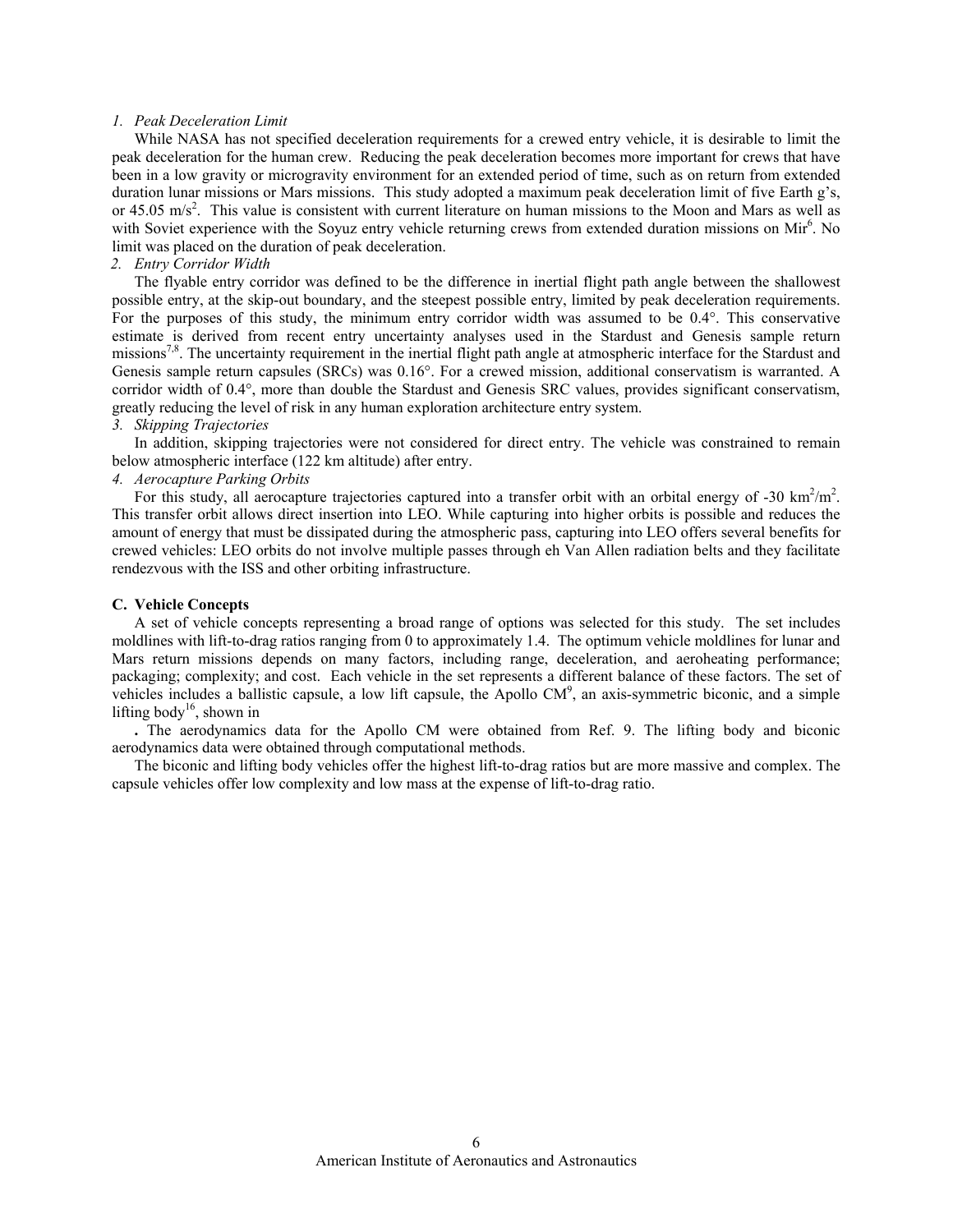| <b>Vehicle Name</b>      | <b>Vehicle Moldline</b> | <b>Description</b>                                                                             |
|--------------------------|-------------------------|------------------------------------------------------------------------------------------------|
| <b>Ballistic Capsule</b> |                         | Lift-to-drag ratio: 0.0 at $\alpha = 0^{\circ}$                                                |
|                          |                         | Nose radius: 3 m                                                                               |
|                          |                         | Mass: 5500 kg                                                                                  |
|                          |                         | Apollo Command Module aerodynamics.                                                            |
| Low-lift Capsule         |                         | Lift-to-drag ratio: 0.1 at $\alpha$ = -10°                                                     |
|                          | $V_{\infty}$            | Nose radius: 3 m                                                                               |
|                          |                         | Mass: 5500 kg                                                                                  |
|                          |                         | Apollo Command Module aerodynamics.                                                            |
| Apollo Capsule           |                         | Lift-to-drag ratio: 0.3 at $\alpha$ = -25°                                                     |
|                          |                         | Nose radius: 3 m                                                                               |
|                          |                         | Mass: 5500 kg                                                                                  |
|                          |                         | Apollo Command Module aerodynamics.                                                            |
| <b>Biconic</b>           |                         | Lift-to-drag ratio: 0.55 at $\alpha = 25^{\circ}$                                              |
|                          |                         | Nose radius: 2 m                                                                               |
|                          |                         | Mass: 8000 kg                                                                                  |
|                          |                         | Biconic CEV concept from Draper Labs/M.I.T.<br>CE+R study. Aerodynamic data generated in APAS. |
| <b>Lifting Body</b>      |                         | Lift-to-drag ratio: 1.4 at $\alpha = 25^{\circ}$                                               |
|                          |                         | Nose Radius: 2 m                                                                               |
|                          |                         | Mass: 8000 kg                                                                                  |
|                          |                         | Simple lifting body CEV concept. Aerodynamic<br>data generated in APAS.                        |
|                          |                         |                                                                                                |

**Figure 6. Vehicle types analyzed.**

An Apollo-style parachute system was used during the terminal descent phase for each of the vehicles. This system consists of two mortar-deployed drogues and three mortar-deployed main parachutes. Nominal velocity at touchdown is approximately 8 m/s. Relevant information for the parachute system is given in Table 1.

|                          | Table 1. Relevant parachute parameters. <sup>10</sup> |                 |  |
|--------------------------|-------------------------------------------------------|-----------------|--|
| Parameter                | Drogues                                               | Main Parachutes |  |
| Number of Parachutes     |                                                       |                 |  |
| Type                     | Supersonic Drogue                                     | Ringsail        |  |
| Drag Coefficient         | 0.55                                                  | 0.85            |  |
| <b>Inflated Diameter</b> | 5.0 <sub>m</sub>                                      | 25.4 m          |  |

# **D. Computational Methods**

Aerodynamic analysis for the biconic and lifting body vehicles was performed using the Aerodynamic Preliminary Analysis System (APAS)<sup>11</sup>. The fidelity of the APAS hypersonic aerodynamic analyses was of a similar order as other computational methods used in this study.

The analysis of atmospheric entry at Earth was performed with the three-degree-of-freedom version of the Program to Optimize Simulated Trajectories (POST)<sup>12</sup>. Several important features of POST were utilized, including the parachute drag model and the linear feedback control option. The linear feedback control option was used to fly constant altitude and constant deceleration entry trajectories.

Aeroheating calculations were performed with two stagnation point heating approximation methods. Convective heating was calculated using Chapman's equation<sup>13</sup>. Radiative heating was calculated using the Tauber-Sutton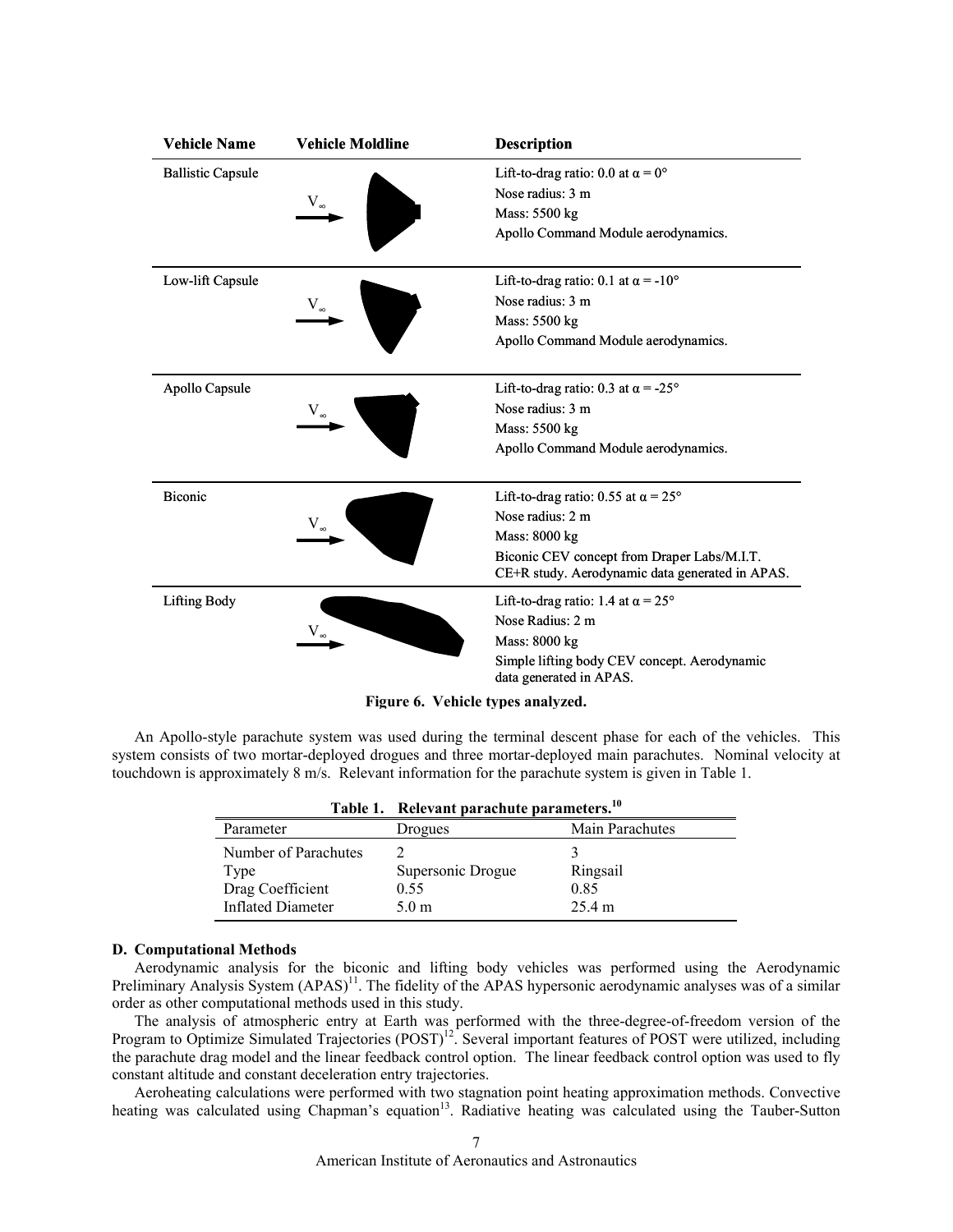approximation for Earth entry<sup>14</sup>. The results for both calculations were summed to find the total stagnation point heat rate and heat load as a function of time for each trajectory.

Forebody heat shield sizing was performed with the Charring Material Thermal Response and Ablation Program  $(CMA)^{15}$ . CMA is a finite difference computational tool used to compute the 1-D transient thermal response of a 3-D isotropic material that can ablate from the surface and decompose in-depth.

## **E. Parameter Ranges**

Planetary entry trades can be largely parameterized across the following four key design variables: atmospheric entry velocity magnitude, atmospheric entry velocity flight-path angle, vehicle ballistic coefficient and vehicle liftto-drag ratio.

 Inertial velocity at atmospheric interface was varied throughout the study from 7 to 14 km/s. A 7 km/s entry corresponds to entry from LEO, 11 km/s to lunar return, 12.5 to 14 km/s to Mars return. 12.5 to 14 km/s represent a range of expected entry velocities across mission opportunities and Mars return transit times, with 14 km/s allowing return durations of 200 days or less in all opportunities, as shown in Figure 7. All trajectories used the Apollo 11 state vector (see Table 2) at atmospheric interface, with variations in flight path angle and inertial velocity only.

While multiple definitions exist for ballistic coefficient ( $\beta$ ), in this study  $\beta$  was defined as the mass of the vehicle divided by the product of its hypersonic drag coefficient and aerodynamic reference area. Ballistic coefficient was varied by scaling the mass of a given vehicle. In select analyses, β was varied between 200 and 600 kg/m<sup>2</sup>.

**Table 2. Apollo 11 state vector at atmospheric interface.** 

| Parameter | Value              |
|-----------|--------------------|
| Azimuth   | 50.18 $^{\circ}$   |
| Longitude | $171.96^{\circ}$ W |
| Latitude  | $-3.19^{\circ}$ N  |
| Altitude  | 121920 m           |



**Figure 7. Mars return velocity as a function of year and transit time.** 

# **III. Results and Discussion**

## **A. Direct Entry Deceleration Performance**

Figure 8 shows the hypersonic lift-to-drag ratio required to satisfy a prescribed peak deceleration limit and a 0.4° entry corridor width for direct entry. The figure shows that a significant decrease in peak deceleration can be obtained with a small amount of lift. For example, at lunar return speeds (11 km/s), a lift-to-drag ratio of 0.65 reduces the peak deceleration to about 2g (Figure 9). This is a significant improvement over the ballistic capsule peak deceleration of 8g. Note that a lift-to-drag ratio of 0.3 can achieve a 5g deceleration limit even at very high velocity (14 km/s). With lift-to-drag ratio of 0.4, a 3.5g limit can be achieved for all but the highest velocities, whereas the lift-to-drag ratio must be increased to 1 or more to reduce the peak deceleration to 2g. This shows that the deceleration performance difference between a capsule (L/D  $\approx$  0.3-0.4) and a lifting body (L/D  $\geq$  1) is very small. Note that if navigation accuracy were improved beyond the 0.4° entry corridor conservatively



**Figure 8. Required lift-to-drag ratio for a given glimit for direct entry.**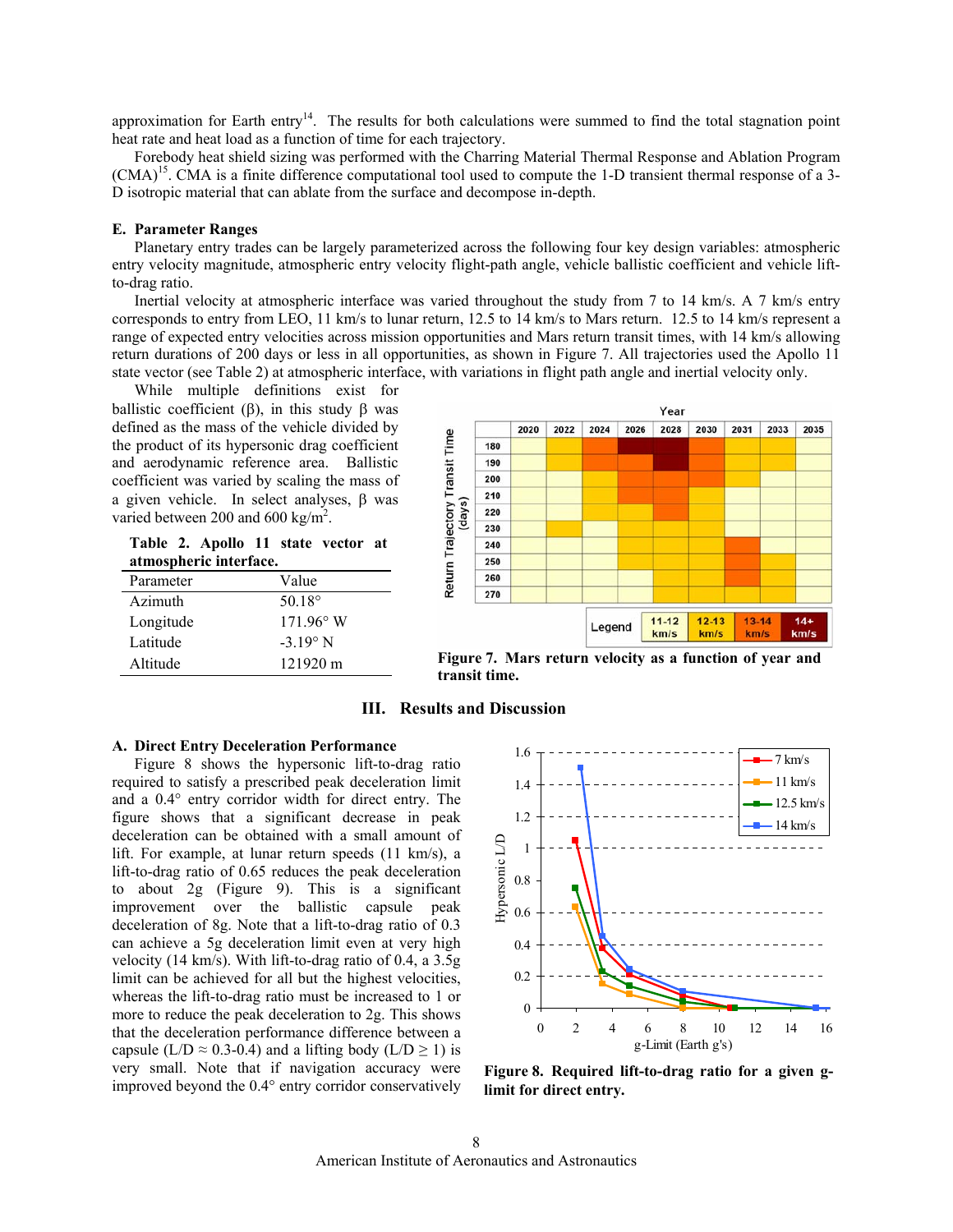assumed, an even lower lift-to-drag ratio vehicle would be required.

Figure 8 also shows that more lift-to-drag ratio is required to maintain a given deceleration limit for low velocity entry at 7 km/s than for lunar return velocity. This is caused by the loss of aerodynamic control authority due to the reduced dynamic pressure associated with a lower entry velocity.



**Figure 9. Deceleration profiles for several g-limits for direct entry at 11 km/s.**

#### **B. Direct Entry Corridor**

The entry corridor width was determined for several entry velocities, ballistic coefficients, and vehicle types for direct entry, as shown in Figure 10. The data show that the most influential parameter in determining corridor width is the vehicle lift-to-drag ratio. The lifting body corridor width is approximately twice that of the lifting capsule, due to its much higher lift-to-drag ratio. In contrast, ballistic coefficient does not have a large effect on corridor width, especially at high entry velocities. As expected, corridor width decreases significantly with increasing entry velocity because of the 5g deceleration limit. However, it should be noted that both the lifting capsule and the lifting body possesses adequate corridor performance at entry velocities as high as 14 km/s. While a larger corridor is desirable, it is only desirable from the standpoint that a larger corridor allows greater uncertainty in interplanetary navigation and entry system flight control. However, current robotic missions returning to Earth in this entry velocity



**Figure 10. Direct entry corridor width for several vehicles.**

range have demonstrated high accuracy interplanetary navigation techniques that reduce the required corridor width below that assumed in this study. For example, for a corridor width of 0.16°, such as that demonstrated by the Stardust and Genesis SRCs, lift-to-drag ratio values less than 0.1 will provide acceptable performance, as shown in Figure 10.

In conclusion, for a corridor width of 0.4 deg, a lift-to-drag ratio of 0.1 provides sufficient control authority for lunar return speeds. A lift-to-drag ratio of 0.3 provides sufficient control authority with margin for Earth return velocities below 14 km/s.

# **C. Direct Entry Range Performance**

The range performance of a lifting capsule and a lifting body were compared over several ballistic coefficients for direct entry trajectories. The primary figures of merit for range performance are the maximum downrange and maximum crossrange capability of a vehicle at a given entry velocity. Downrange is defined as the distance traveled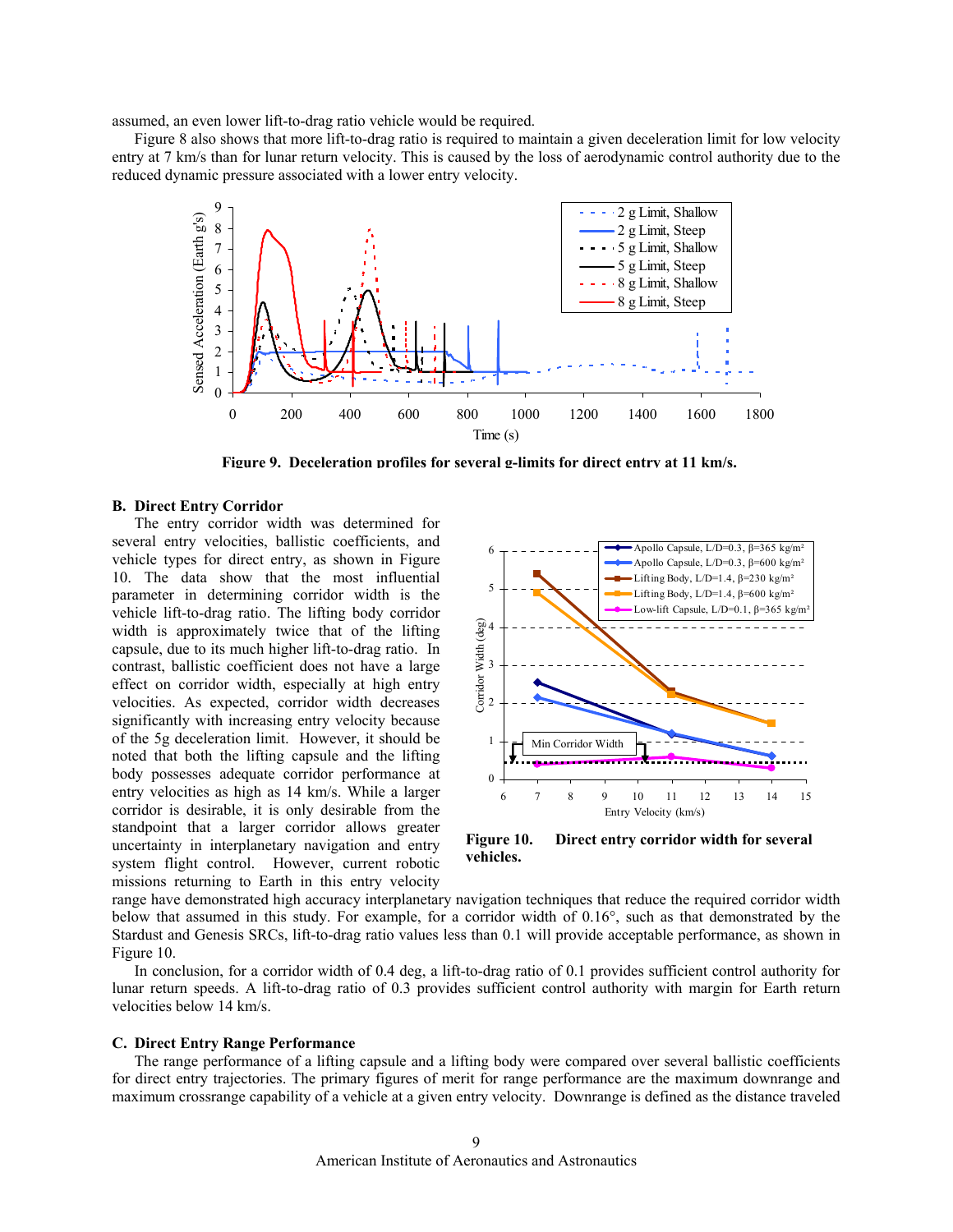during entry within the orbital plane. Crossrange is defined as the distance traveled perpendicular to the orbital plane. Table 3 shows the range performance for several vehicles at lunar return velocity. Clearly, the range capability of the lifting body was superior. However, the lifting capsule still possesses significant capability, especially if skipping trajectories are employed. This was an option that was flight-certified, but never used, in the Apollo program [REF]. Ballistic coefficient has only a small effect on range performance.

| Vehicle                        | <b>Ballistic</b>                 |         | Downrange Capability (km) | Crossrange Capability (km) |             |  |
|--------------------------------|----------------------------------|---------|---------------------------|----------------------------|-------------|--|
|                                | Coefficient<br>$\text{(kg/m}^2)$ | Minimum | Maximum                   | Minimum                    | Maximum     |  |
| Lifting Capsule<br>$L/D = 0.3$ | 200                              | 1811    | 5199                      | 0                          | 210         |  |
|                                | 365                              | 1845    | 5174                      | 0                          | 209         |  |
|                                | 600                              | 1870    | 4573                      | 0                          | 200         |  |
| $\dots$ with skipping          | 365                              | 2000    | $8500+$                   | 0                          | $1000 + km$ |  |
| Lifting Body<br>$L/D = 1.4$    | 200                              | 2053    | 19747                     | 0                          | 4509        |  |
|                                | 400                              | 2095    | 19910                     | 0                          | 4370        |  |
|                                | 600                              | 2123    | 20780                     | 0                          | 4152        |  |

| Table 3. Direct Entry Range Capabilities at Lunar Return Velocities. |  |  |  |
|----------------------------------------------------------------------|--|--|--|
|                                                                      |  |  |  |

Adequate mission design and orbital operations flexibility, in the form of appropriate selection of departure dates and times and judicial use of in-space propulsive capability provide for minimal downrange and crossrange requirements for lunar and Mars return. In the absence of military operational requirements, such as those dictated for STS, only a modest amount of reach capability necessary for uncertainty mitigation is required for a crewed entry vehicle. This capability is achievable with both capsules and lifting bodies.

## **D. Direct Entry Aeroheating**

The aeroheating environment dictates the type and size of the thermal protection system (TPS) that must be used for an entry vehicle. Peak heat rate generally determines the range of possible TPS materials while the integrated heat load determines the thickness and mass of the TPS. Heat rate and integrated heat load calculations were performed with engineering analysis techniques that address both convective and radiative heating contributions.

Figure 11 shows the maximum heat loads and maximum peak heat rates for 5g-limited direct entry trajectories. The maximum peak heat load is incurred at the shallow corridor boundary, while the maximum peak heat rate is incurred at the steep corridor boundary. The results include both convective and radiative heating. For blunt bodies entering at lunar return velocities (11 km/s) and greater, peak stagnation-point heat rates are high, approximately 300 W/cm<sup>2</sup> for lunar return and 1500 W/cm<sup>2</sup> for Mars return velocities. However, for lifting bodies, the peak heat



**Figure 11. Direct entry (a) maximum heat load and (b) maximum peak heat rate for several vehicles.**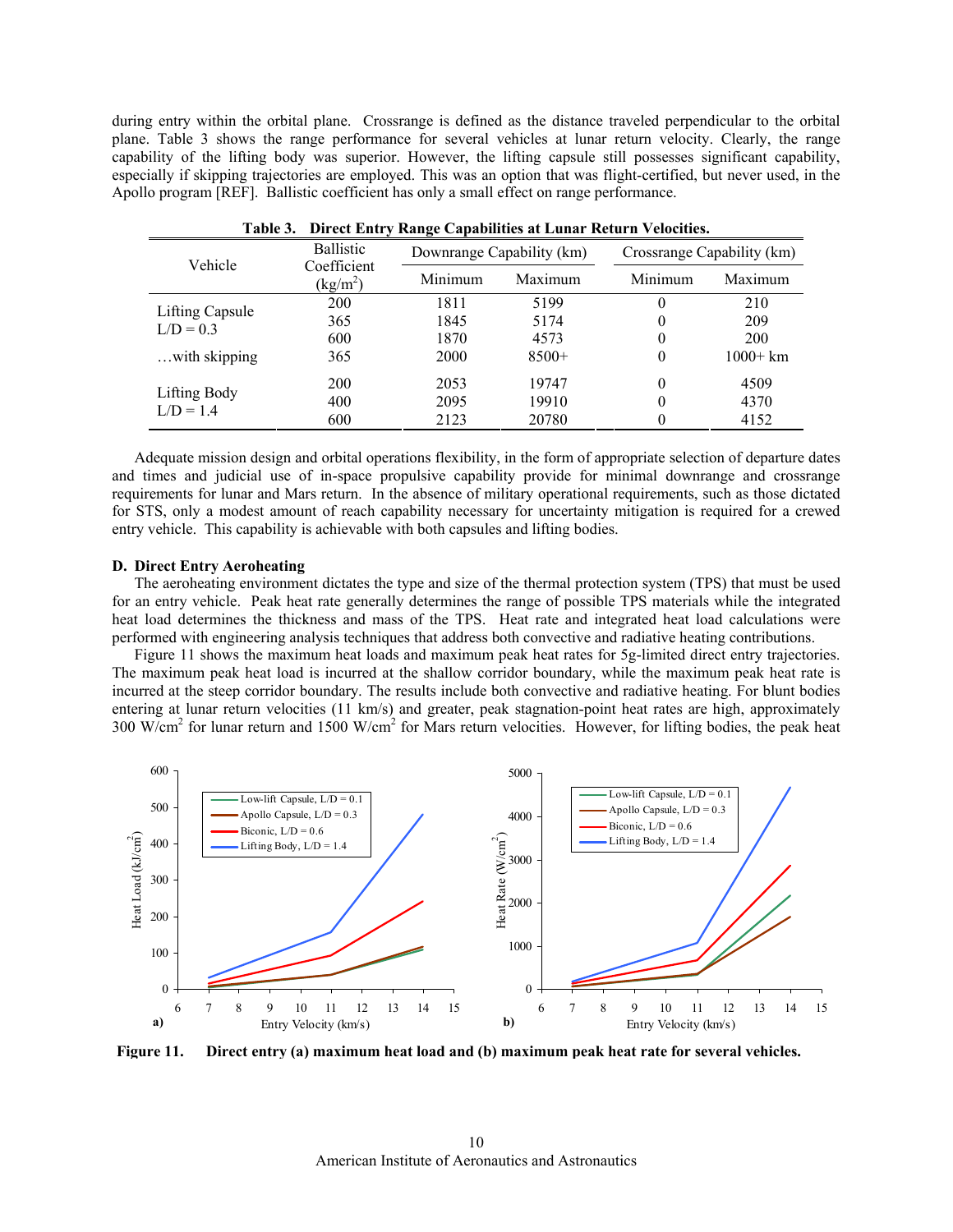rates are even higher, with rates in excess of 4500 W/cm<sup>2</sup> for some Mars return velocities. These high heat rates are driven by the smaller nose radius of the lifting body and its ability to dive more steeply into the atmosphere while maintaining a 5g limit.

For the vehicles entering the Earth's atmosphere at speeds above 7 km/s, high heat rates demand an ablative or single-use heatshield. High heat loads can translate to a more massive TPS, as TPS thickness and mass may increase with increasing heat loads. This is in stark contrast to reusable TPS, such as that used by STS, where the integrated heat load does not have as strong an effect on TPS mass. Figure 12 shows the forebody heat shield mass as a function of entry velocity for two materials and several vehicles. The two materials are carbon phenolic, a material that can withstand heat rates in excess of 17  $kW/cm<sup>2</sup>$  but is very heavy, and PICA, a material with a lower heat rate limit but a much lighter weight. These two materials represent bounding cases for the mass of the forward heat shield. In each case, the TPS mass is derived by assuming a constant thickness forebody heatshield sized to the stagnation-point heating environment, a conservative assumption. The lifting body and biconic vehicles require more massive heat shields due to their high heat loads and large surface areas. Note that total vehicle TPS mass includes the backshell heatshield and insulation which will also be larger for lifting and biconic vehicles than for



**Figure 12. Direct entry forebody heat shield masses for several vehicles.** 

capsules due to a more intense aeroheating environment and larger backshell TPS acreage.

Clearly, a blunt body offers a distinct TPS advantage over a lifting body. Both vehicle types require a nonreusable system for lunar return. A lifting body requires a higher performance TPS whose thickness and acreage requirements will lead to a more massive system. In contrast, a blunt body can utilize a lower performance material with a much lower total mass.

# **E. Aerocapture Deceleration Performance**

Aerocapture trajectories typically exhibit low peak decelerations during the atmospheric pass when compared with direct entry trajectories. This is shown in Figure 13. For example, to limit deceleration to 5 g's at an entry velocity as high as 14 km/s, aerocapture requires a hypersonic lift-to-drag ratio of approximately 0.2. For direct entry, a hypersonic liftto-drag ratio of about 0.3 is required for the same performance. A lift-to-drag ratio of 0.3 is capable of limiting deceleration to 4 g's up to 14 km/s. From Figure 13, it is readily apparent that increasing the aerocapture vehicle's lift-to-drag ratio beyond 0.3 provides a diminished performance return in performance. The reduction in peak deceleration at 14 km/s is only about 1 g when the lift-to-drag ratio is increased from 0.3 to 0.55. This reduction decreases with decreasing velocity—the benefit at 11 km/s is only 0.4 g.



**Figure 13. Aerocapture g-limit versus required lift-to-drag ratio.**

# **F. Aerocapture Corridor**

The entry corridor was determined for three different vehicles for aerocapture. Ballistic coefficient was not varied, as it had only a small effect on the direct entry corridor widths. As for direct entry, aerocapture corridor width decreases as entry velocity increases, due to the imposed 5g peak deceleration constraint. The low-lift capsule ( $L/D = 0.1$ ) provides acceptable performance for velocities lower than about 12 km/s. The Apollo capsule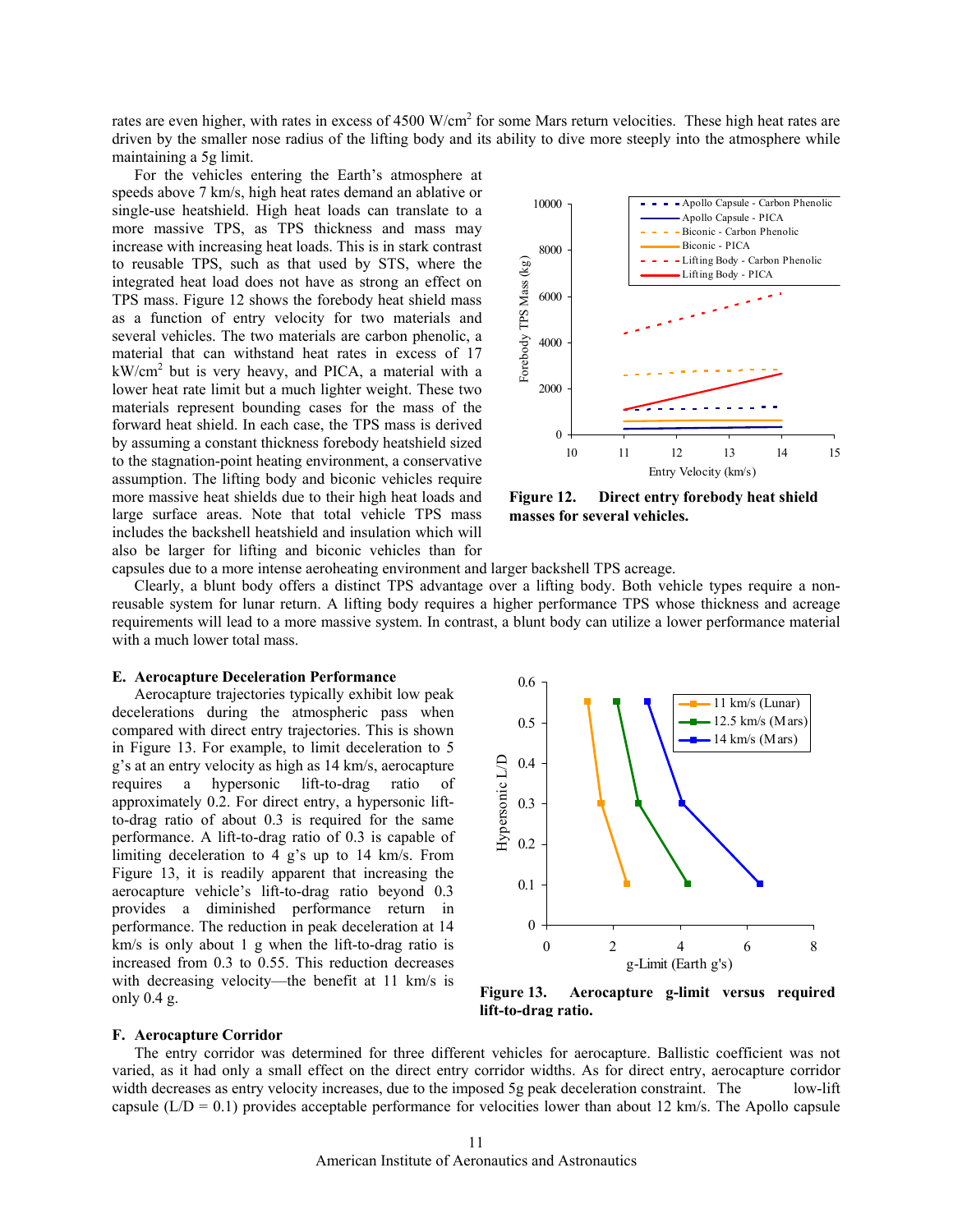$(L/D = 0.3)$  and biconic vehicle  $(L/D = 0.55)$ provide adequate performance and substantial margin at velocities up to 14 km/s.

The sharp drop in biconic corridor width at high velocity is due to the relatively small drag coefficient of this vehicle. At high velocities, the biconic no longer generates enough drag to slow itself at sufficiently high altitude for the shallow corridor boundary. To increase the drag force on the vehicle and the associated energy dissipation, this vehicle must dive deeper into the atmosphere where the atmospheric density is much higher; however, the 5g deceleration constraint limits the flyable corridor. This is a primary disadvantage of biconic shapes over blunt bodies for high-speed deceleration—the high lift-to-drag ratios generated by the biconic shape are achieved by reducing the drag coefficient, not increasing the lift coefficient. While this provides additional control authority during hypersonic flight, it also requires that the



**Figure 14. Aerocapture corridor width for several vehicles.** 

vehicle decelerate lower in the atmosphere where the density and resulting peak heat rate and peak deceleration are higher.

## **G. Aerocapture Range Performance**

Range performance is generally not relevant to the aerocapture mission and was not analyzed.

## **H. Aerocapture Aeroheating**

 The aeroheating performance of several vehicles was calculated for nominal aerocapture trajectories. Figure 15 shows the maximum heat loads and maximum peak heat rates for 5g-limited aerocapture trajectories, with the maximum peak heat load incurred at the shallow corridor boundary and the maximum peak heat rate incurred at the steep corridor boundary. The results include both convective and radiative heating. The maximum heat rates for the aerocapture trajectories were only slightly less than those associated with direct entry. The total integrated heat loads were similar between both trajectory types. Similar to the direct entry data, the aerocapture heating data show that blunt bodies provide superior aeroheating performance. This is due to their large nose radii and high drag coefficients. Also, as expected, the total heat load and peak heat rate increase quickly with velocity at atmospheric interface. Ablative TPS is required for all velocities analyzed.



**Figure 15. Aerocapture (a) maximum heat load and (b) maximum peak heat rate for several vehicles.**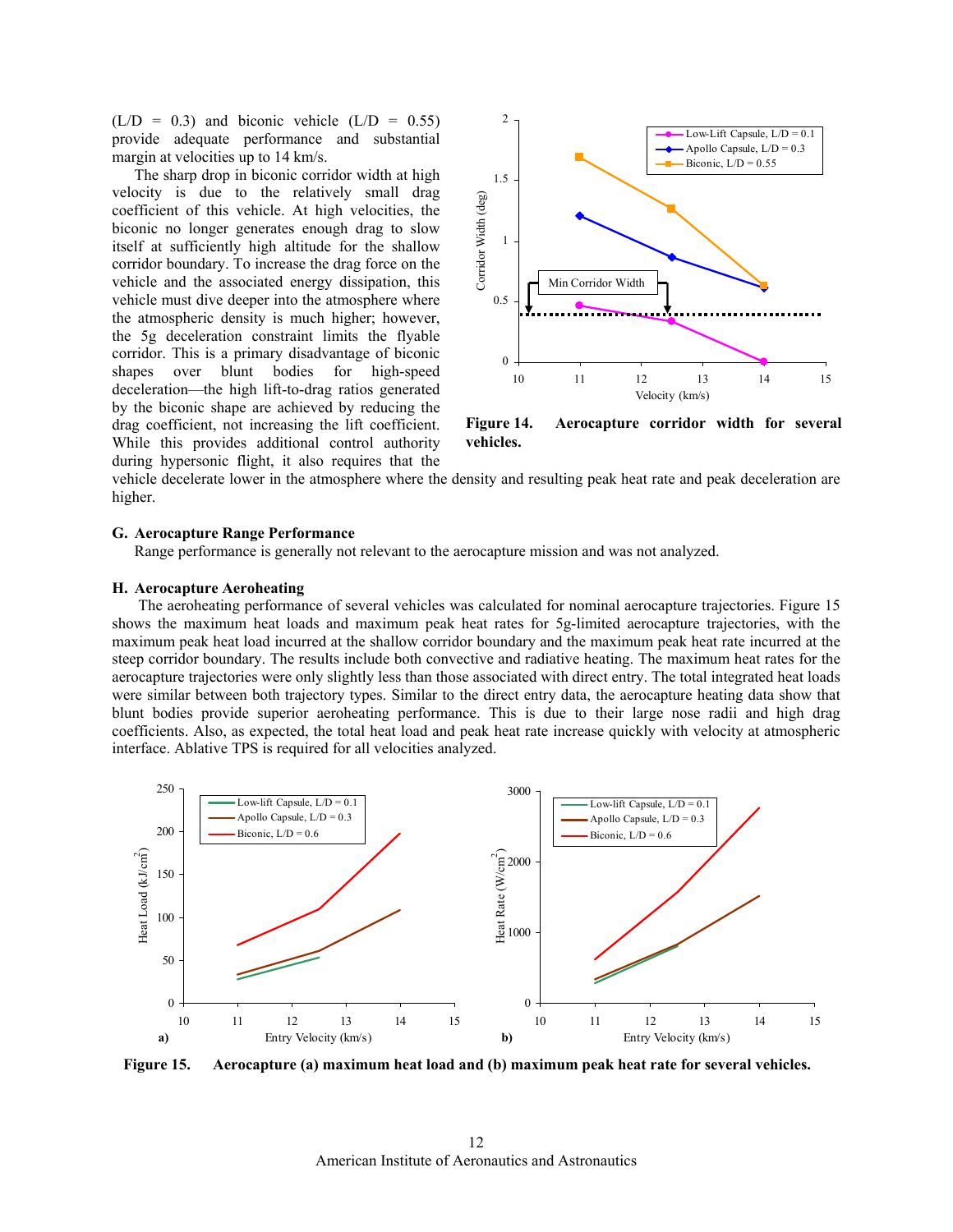Forebody heat shields were sized for several vehicles for nominal aerocapture trajectories, shown in Figure 16. The masses of the aerocapture heat shields are similar to those for direct entry. Again, blunt bodies possess a distinct advantage over higher lift-todrag ratio vehicles, such as the biconic. Forebody TPS masses for the biconic are three times that of the Apollo capsule and low-lift capsule for both PICA and carbon phenolic. This is largely due to the biconic's high integrated heat load and large TPS surface area. It should be noted that the TPS mass in Figure 16 does not include backshell TPS, the addition of which would probably increase the disparity between the Apollo capsule and the biconic.

## **IV. Conclusion**

The performance capabilities of several Earth entry systems and trajectory options for human return from the Moon and Mars have been analyzed and compared. All vehicles considered, with exception of



**Figure 16. Aerocapture forebody heat shield masses for several vehicles.**

the ballistic vehicles, provide sufficient corridor width and deceleration performance for the lunar return mission for direct entry or aerocapture. Vehicles with lift-to-drag ratios greater than 0.2 provide acceptable performance for the Mars return mission for direct entry or aerocapture. It has been shown that high lift-to-drag ratio vehicles, such as a lifting body ( $L/D = 1.4$ ), offer limited landing site access advantages over moderate lift-to-drag ratio capsules ( $L/D$  $= 0.3$ ). In contrast, moderate lift-to-drag capsules offer significant aeroheating and TPS advantages. The primary consideration for a lifting body vehicle is crossrange performance. Without a significant crossrange requirement (as provided by the U.S. Air Force in development of STS), a capsule vehicle configuration that generates a lift-to-drag ratio of 0.3 is not only sufficient, but provides significant mass, complexity and risk advantages.

In conclusion, a lifting capsule Earth entry system with  $L/D = 0.3$  offers sufficient performance for Earth return from the Moon and Mars, while providing the following benefits: excellent packaging efficiency, low structural and TPS mass fraction, ease of launch vehicle integration and system elegance and simplicity. Numerous configuration options exist that achieve this L/D.

#### **Acknowledgments**

This study was conducted under a partnership with the Charles Stark Draper Laboratory as part of the NASA Exploration Systems Mission Directorate Concept Exploration and Refinement study. The guidance and constructive comments of Gregg Barton (Charles Stark Draper Laboratory) and Paul Wooster (Massachusetts Institute of Technology) are appreciated.

#### **References**

<sup>1</sup>Harpold, Jon C., "Minimum Lift-to-Drag Ratio Requirement for the Lunar Mission," NASA-TM-X-69752, October, 1967.

<sup>2</sup>Tolin, J. W., Harpold, J. C., and Rogers, J. E., "AS-503A/AS-504A Requirements for the RTCC: Reentry Phase," NASA-TM-X-69753, 1967.

3 U.S. Manned Spacecraft Center Mission Evaluation Team, *Apollo 11 Mission Report*, NASA Scientific and Technical Information Office, Washington, D.C., 1971.

4 Braun, R. D., Powell, R. W., and Lyne, J. E., "Earth Aerobraking Strategies for Manned Return from Mars," *Journal of Spacecraft and Rockets*, Vol. 29, No. 3, 1992, pp. 297-304.

<sup>5</sup>"Apollo 11 Lunar Landing Mission Press Kit", NASA, Washington, D.C., 1969, pp. 57-64, 90.

6 Atkov, O. Y., personal communication, Head, All Union Cardiology Research Center, Moscow, Nov. 29, 1990.